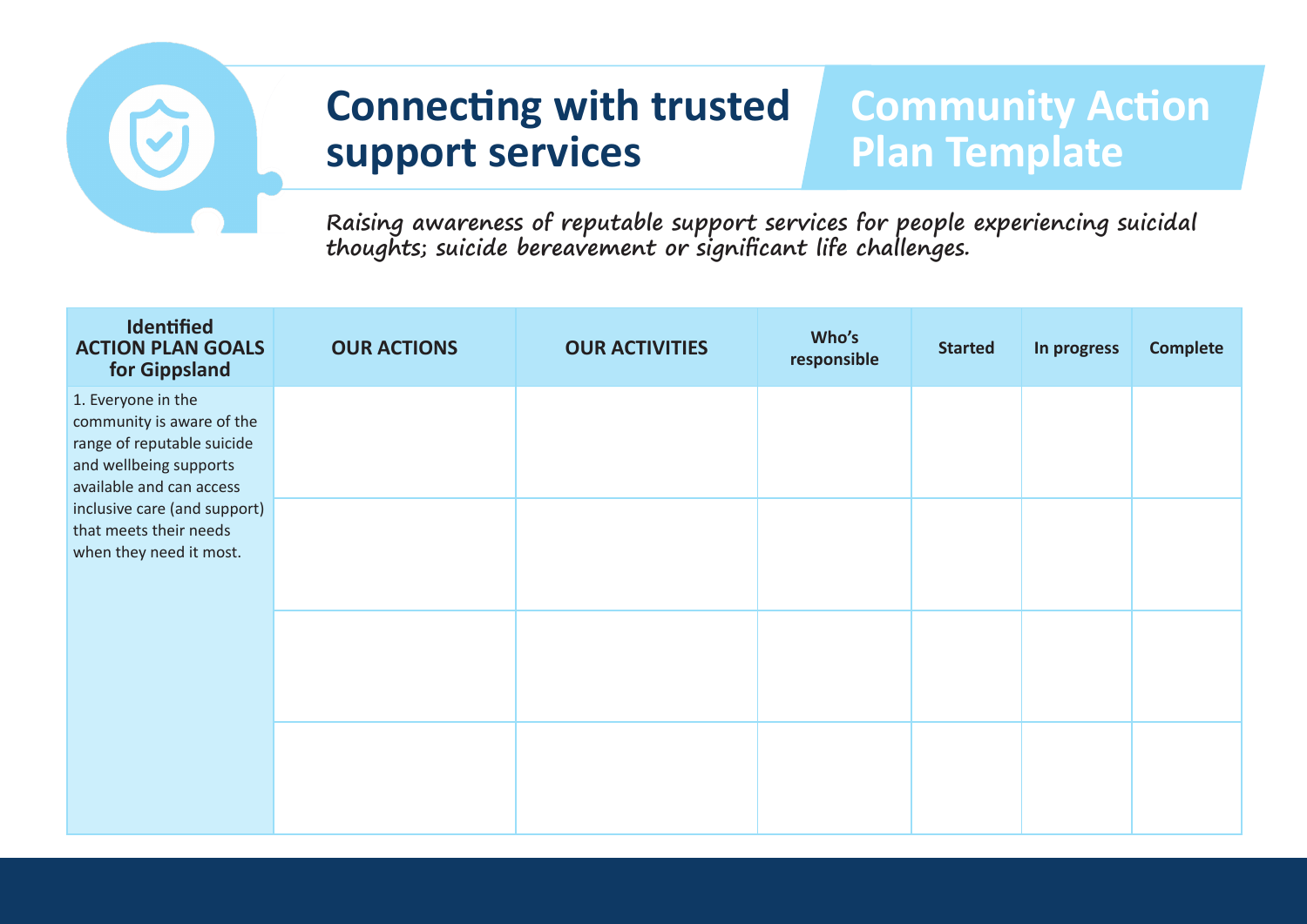

#### **4 Promoting help-seeking behaviour**

## **Community Action Plan Template**

**Promoting help seeking behaviour especially in young people and men.**

| Identified<br><b>ACTION PLAN GOALS</b><br>for Gippsland                                                                                                          | <b>OUR ACTIONS</b> | <b>OUR ACTIVITIES</b> | Who's<br>responsible | <b>Started</b> | In progress | <b>Complete</b> |
|------------------------------------------------------------------------------------------------------------------------------------------------------------------|--------------------|-----------------------|----------------------|----------------|-------------|-----------------|
| 2. Everyone understands<br>and accepts the importance<br>of seeking help when they<br>need it and knows how to<br>access the right support at<br>the right time. |                    |                       |                      |                |             |                 |
|                                                                                                                                                                  |                    |                       |                      |                |             |                 |
| 3. Young people and men<br>can identify when they<br>need support and feel<br>empowered to seek help.                                                            |                    |                       |                      |                |             |                 |
|                                                                                                                                                                  |                    |                       |                      |                |             |                 |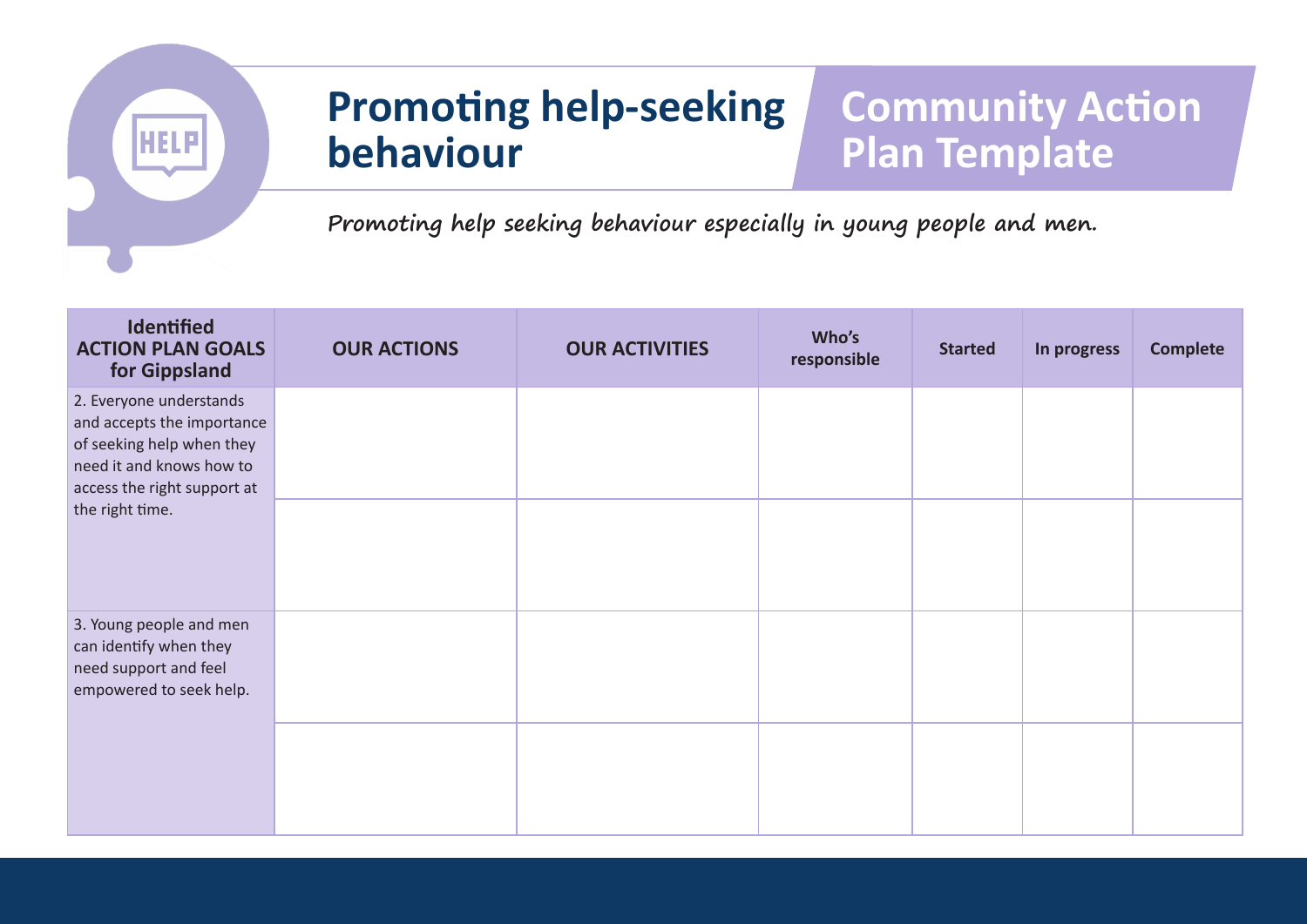

# **Community Action Plan Template**

**Training community gatekeepers to identify, respond and support people who are having thoughts of suicide or are at risk due to significant life challenges.** 

| Identified<br><b>ACTION PLAN GOALS</b><br>for Gippsland                                                                                                                                                                                   | <b>OUR ACTIONS</b> | <b>OUR ACTIVITIES</b> | Who's<br>responsible | <b>Started</b> | In progress | <b>Complete</b> |
|-------------------------------------------------------------------------------------------------------------------------------------------------------------------------------------------------------------------------------------------|--------------------|-----------------------|----------------------|----------------|-------------|-----------------|
| 4. Everyone in the<br>community is supported by<br>others who are confident<br>and competent to identify,<br>support and respond to<br>people having suicidal<br>thoughts or are at risk<br>whether at home, work or<br>in the community. |                    |                       |                      |                |             |                 |
|                                                                                                                                                                                                                                           |                    |                       |                      |                |             |                 |
| 5. There is a sustainable,<br>coordinated, community<br>led approach to identifying,<br>training and supporting<br>community gatekeepers.                                                                                                 |                    |                       |                      |                |             |                 |
|                                                                                                                                                                                                                                           |                    |                       |                      |                |             |                 |